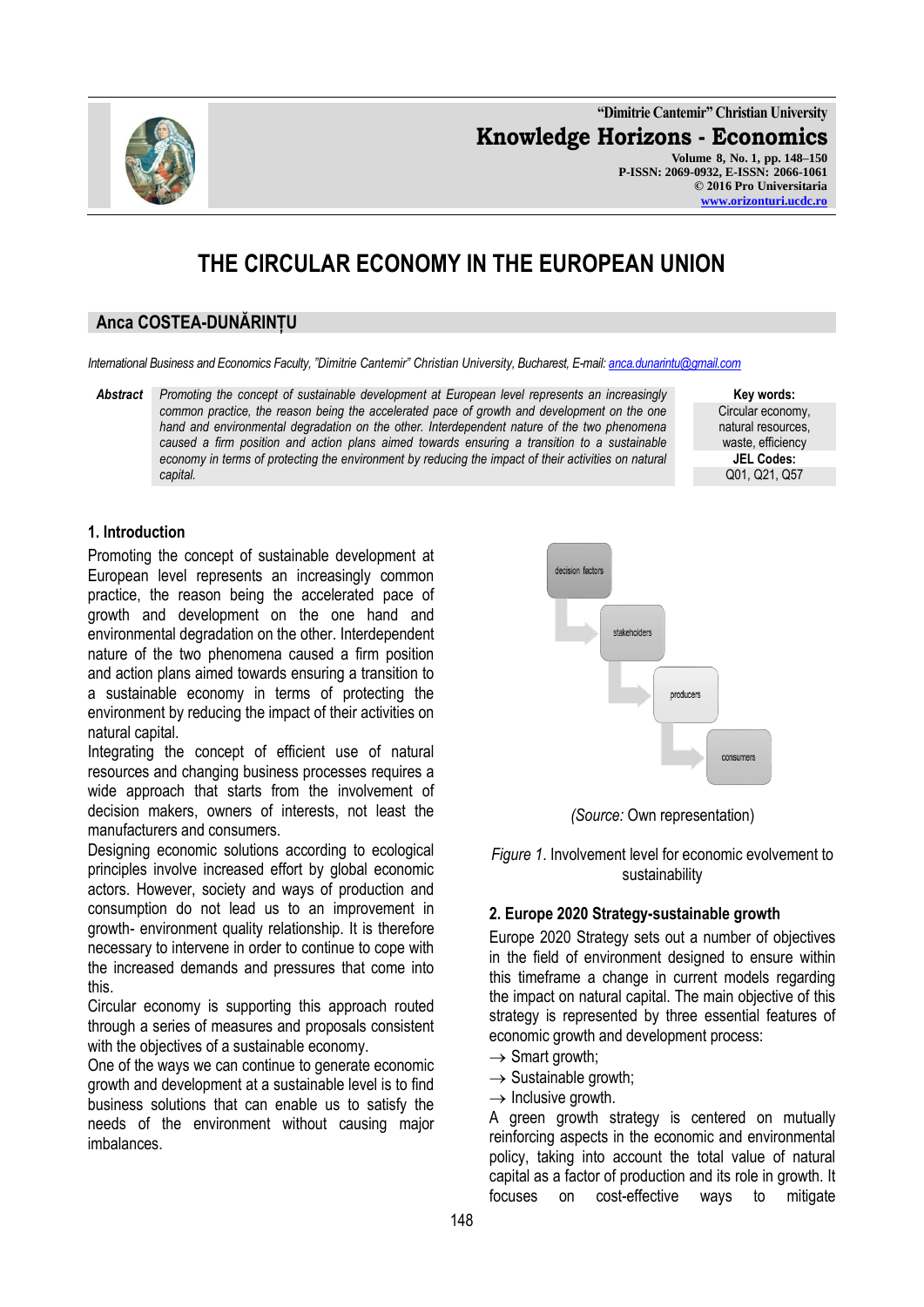environmental pressures to perform a transition to new models of economic growth that will avoid crossing critical thresholds in terms of the environment locally, regionally and globally.

The necessity of adopting a sustainable model derived from the intensification of certain trends that materializes through: (European Commission, 2012)

1. *the increasing dependence on fossil fuels*, with implications for increasing the level of dependency and vulnerability of consumers and businesses in the face of threats such as price changes, economic security and who are responsible for environmental degradation; 2. *poor management of natural resources*, and increased current consumption patterns are unsustainable at the scale required by the current population. Much of this, however, is due to inefficient production and consumption;

3. *climate change*, caused mainly by the increasing emissions of greenhouse effect gases. Global atmospheric concentrations of greenhouse gases continue to rise. Without major policy changes, they are projected to double in the next 50 years, with an increase in emissions, mainly from developing countries.

4. *competitiveness meeting features an ever expanding global market*, will eventually come to respect ecological efficiency characteristics of the goods and services they possess. In this process, innovation will be a invaluable contribution.

The targets that are envisioned by the 2020 Strategy are presented in figure 2.



## **3. The circular economy in the European Union**

The classic model of production and consumption is characterized by a linear approach which involves the following stages:



## *(Source:* Own representation, based The Ellen MacArthur Foundation's report on the Economics of a Circular Economy)

## *Figure 3*. Linear economy

Sustainable production and consumption refers to the use of products and services that meet basic needs, improving quality of life while minimizing use of natural resources and toxic substances and emissions of waste and pollutants over the life cycle of the product or service, so as not to jeopardize the future generations.

Also, if the business sector, this concept refers to the potential to transform environmental challenges in economic opportunities. This can be translated as follows: "to do more with fewer resources."

The challenge is the ability to improve the overall environmental performance of products over their life cycle, boost demand for products and better production technologies and to help consumers make informed choices.

In terms of consumption that can reach 82 Billion tones by 2020 (Ellen M., 2013), which represents the amount that gets to be processed and consumed, the trend of use and exploitation over the recent years, especially in developed countries has been dependent upon the reduced price of the resources (McKinsey Global Institute, 2011), the growth and development processes being a result of the existing conditions speculation.





It is these conditions which represented an attractive climate and favorable in the short term the business